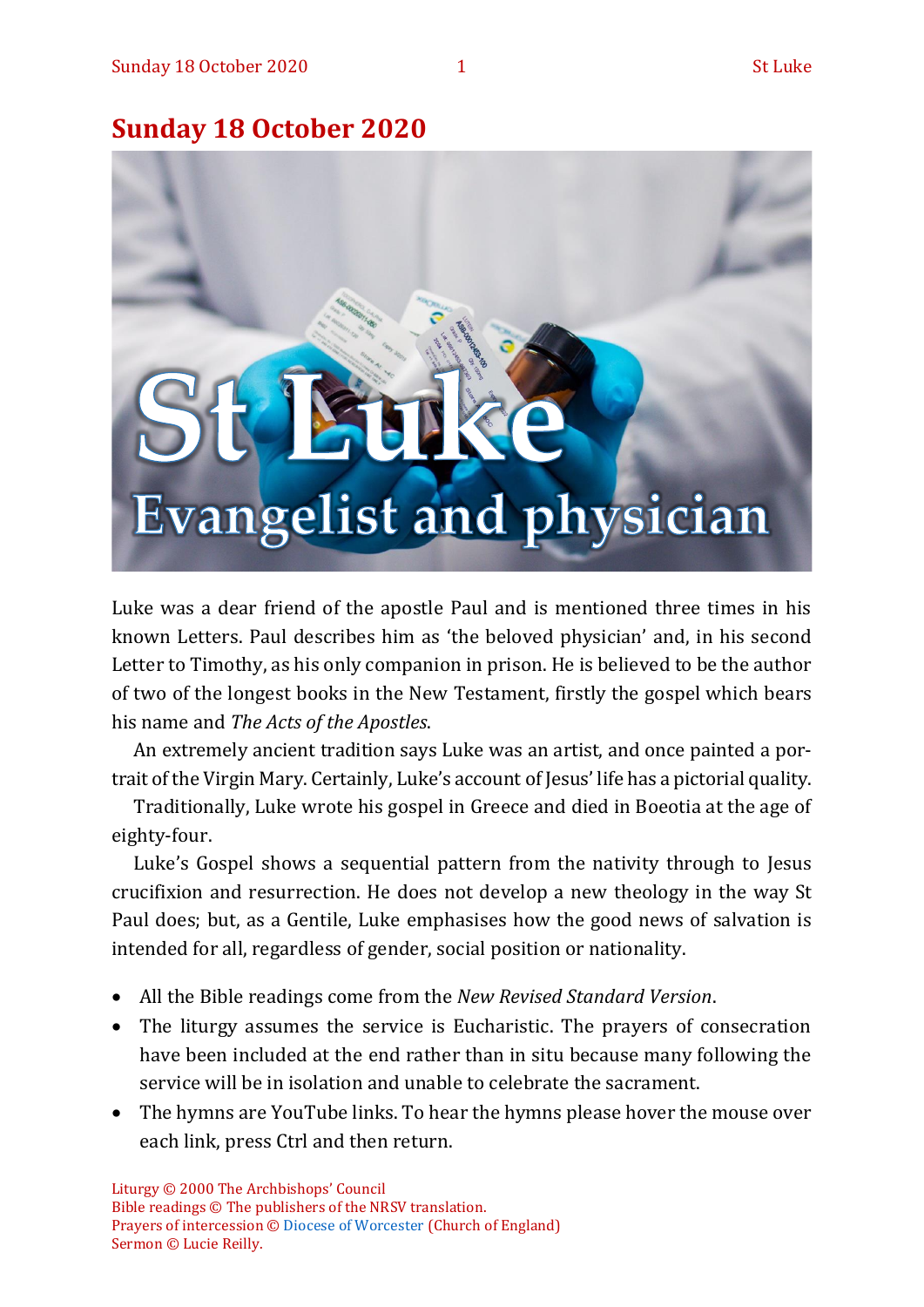# **Introduction and welcome**

HYMN 1 **[Seek Ye First](https://www.youtube.com/watch?v=9LMQfOp9w8k)** (please click on this link to hear the hymn)

# **The Welcome**

In the name of the Father, and of the Son, and of the Holy Spirit

All **Amen.**

The Lord be with you

All **And also with you.**

# **The Preparation**

All **Almighty God,**

**to whom all hearts are open, all desires known, and from whom no secrets are hidden: cleanse the thoughts of our hearts by the inspiration of your Holy Spirit, that we may perfectly love you, and worthily magnify your holy name; through Christ our Lord. Amen.**

Our Lord Jesus Christ said:

The first commandment is this: 'Hear, O Israel, the Lord our God is the only Lord. You shall love the Lord your God with all your heart, with all your soul, with all your mind, and with all your strength.'

And the second is this: 'Love your neighbour as yourself.'

There is no other commandment greater than these.

On these two commandments hang all the law and the prophets.

#### All **Amen. Lord, have mercy.**

God so loved the world that he gave his only Son Jesus Christ to save us from our sins, to be our advocate in heaven, and to bring us to eternal life. Therefore, let us confess our sins in penitence and faith, firmly resolved to keep God's commandments and to live in love and peace with all.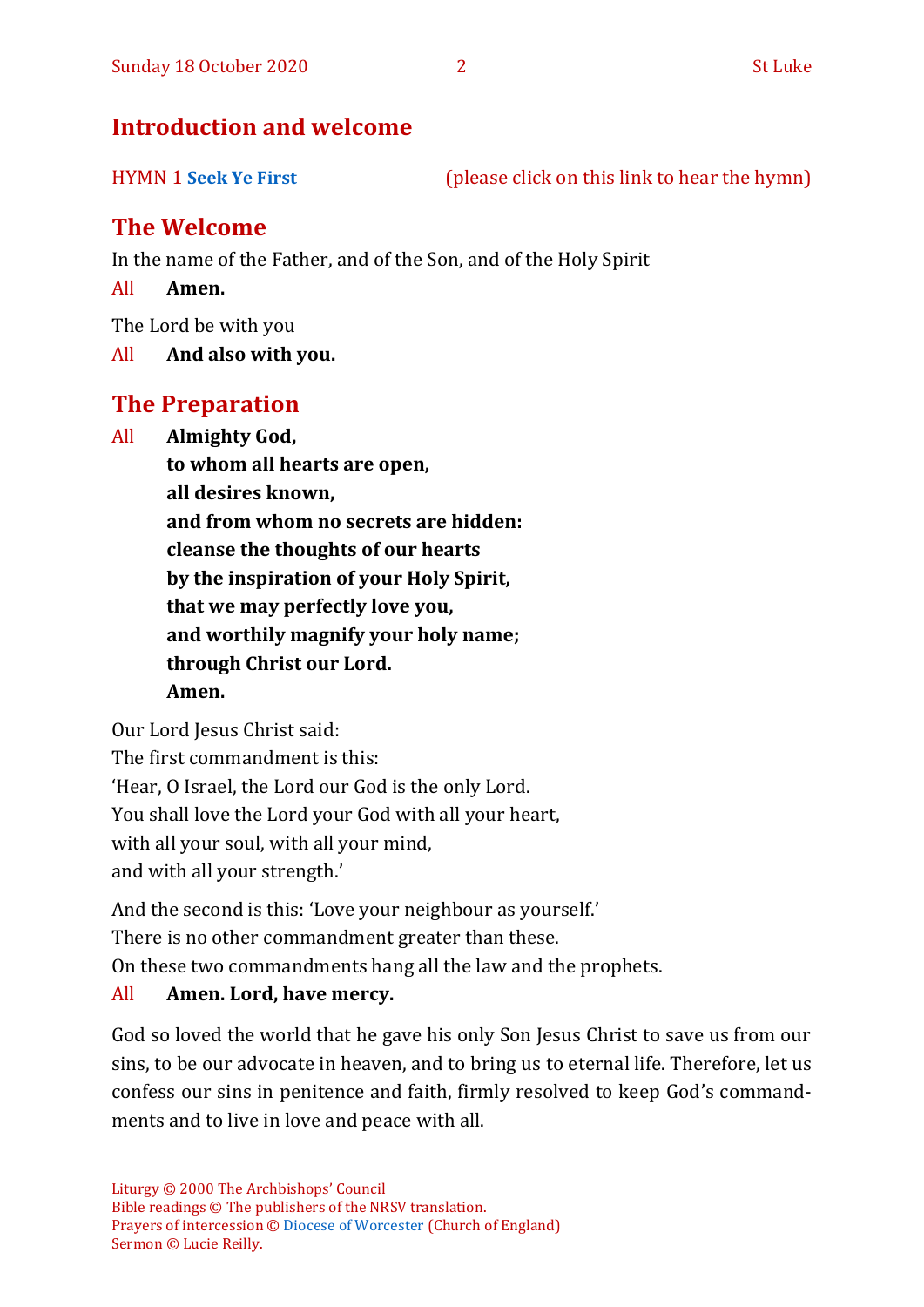All **Almighty God, our heavenly Father, we have sinned against you and against our neighbour in thought and word and deed, through negligence, through weakness, through our own deliberate fault. We are truly sorry and repent of all our sins. For the sake of your Son Jesus Christ, who died for us, forgive us all that is past and grant that we may serve you in newness of life to the glory of your name. Amen.**

Almighty God,

who forgives all who truly repent, have mercy upon you, pardon and deliver you from all your sins, confirm and strengthen you in all goodness, and keep you in life eternal; through Jesus Christ our Lord. All **Amen.**

# **The Gloria**

This version of the Gloria is sung to the tune of 'Cwm Rhondda'. Click **[here](about:blank)** for the tune.

All **Glory be to God in Heaven, Songs of joy and peace we bring, Thankful hearts and voices raising, To creation's Lord we sing. Lord we thank you, Lord we praise you, Glory be to God our King: Glory be to God our King. Lamb of God, who on our shoulders, Bore the load of this world's sin; Only Son of God the Father,**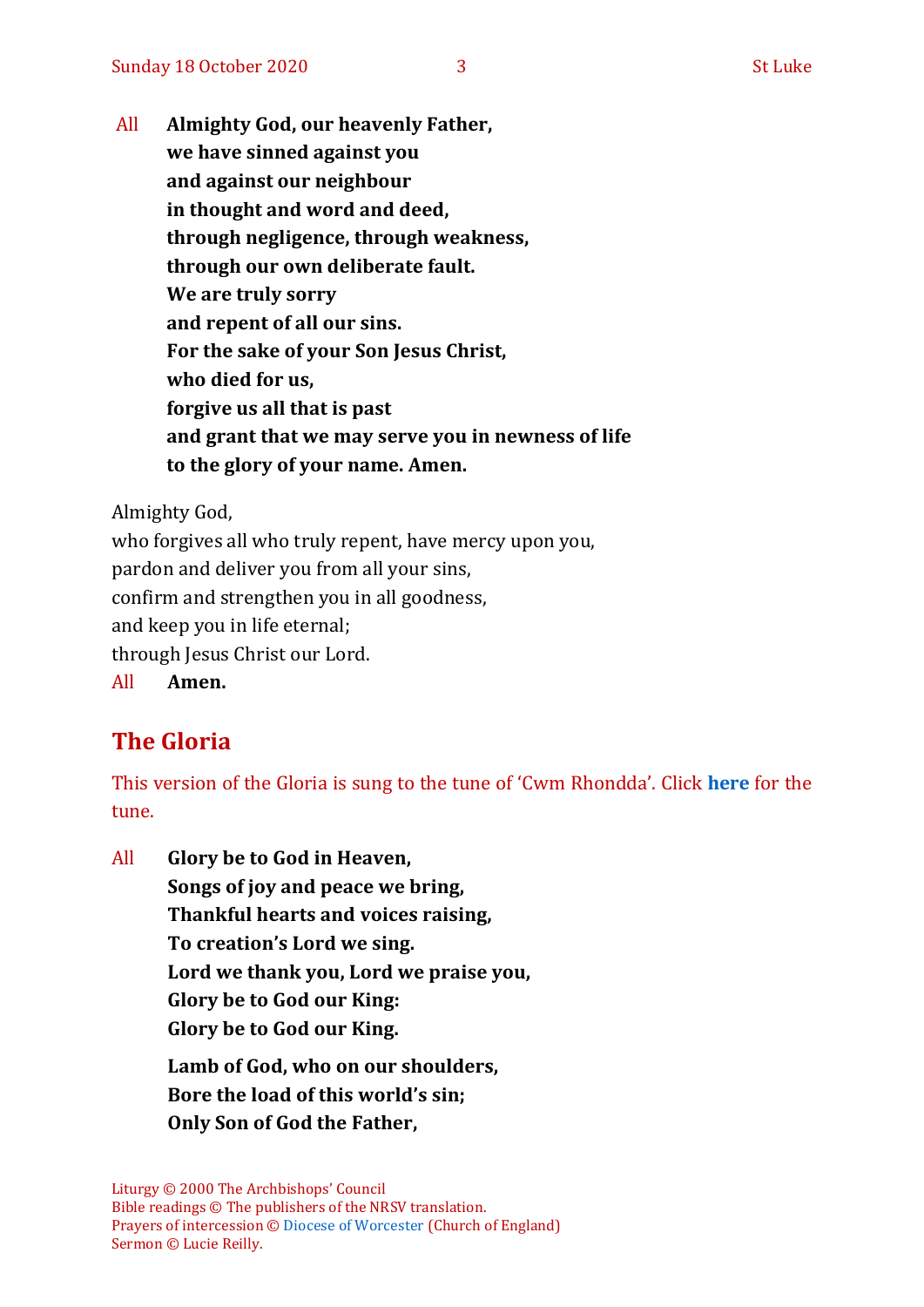**You have brought us peace within. Lord, have mercy, Christ have mercy, Now your glorious reign begin: Now your glorious reign begin.**

**You O Son of God are Holy, You we praise with one accord. None in heav'n or earth is like you, Only you are Christ the Lord. With the Father and the Spirit, Ever worshipped and adored: Ever worshipped and adored.**

#### **The Collect for St Luke**

Almighty God, you called Luke the physician, whose praise is in the gospel, to be an evangelist and physician of the soul: by the grace of the Spirit and through the wholesome medicine of the gospel, give your Church the same love and power to heal; through Jesus Christ your Son our Lord, who is alive and reigns with you, in the unity of the Holy Spirit, one God, now and for ever. All **Amen.**

#### **First reading**

A reading from the Book of the prophet Isaiah.

Strengthen the weak hands, and make firm the feeble knees. Say to those who are of a fearful heart, 'Be strong, do not fear! Here is your God. He will come with vengeance, with terrible recompense. He will come and save you.'

Then the eyes of the blind shall be opened, and the ears of the deaf unstopped; then the lame shall leap like a deer, and the tongue of the speechless sing for joy; waters shall break forth in the wilderness, and streams in the desert. *Isaiah 35:3–6*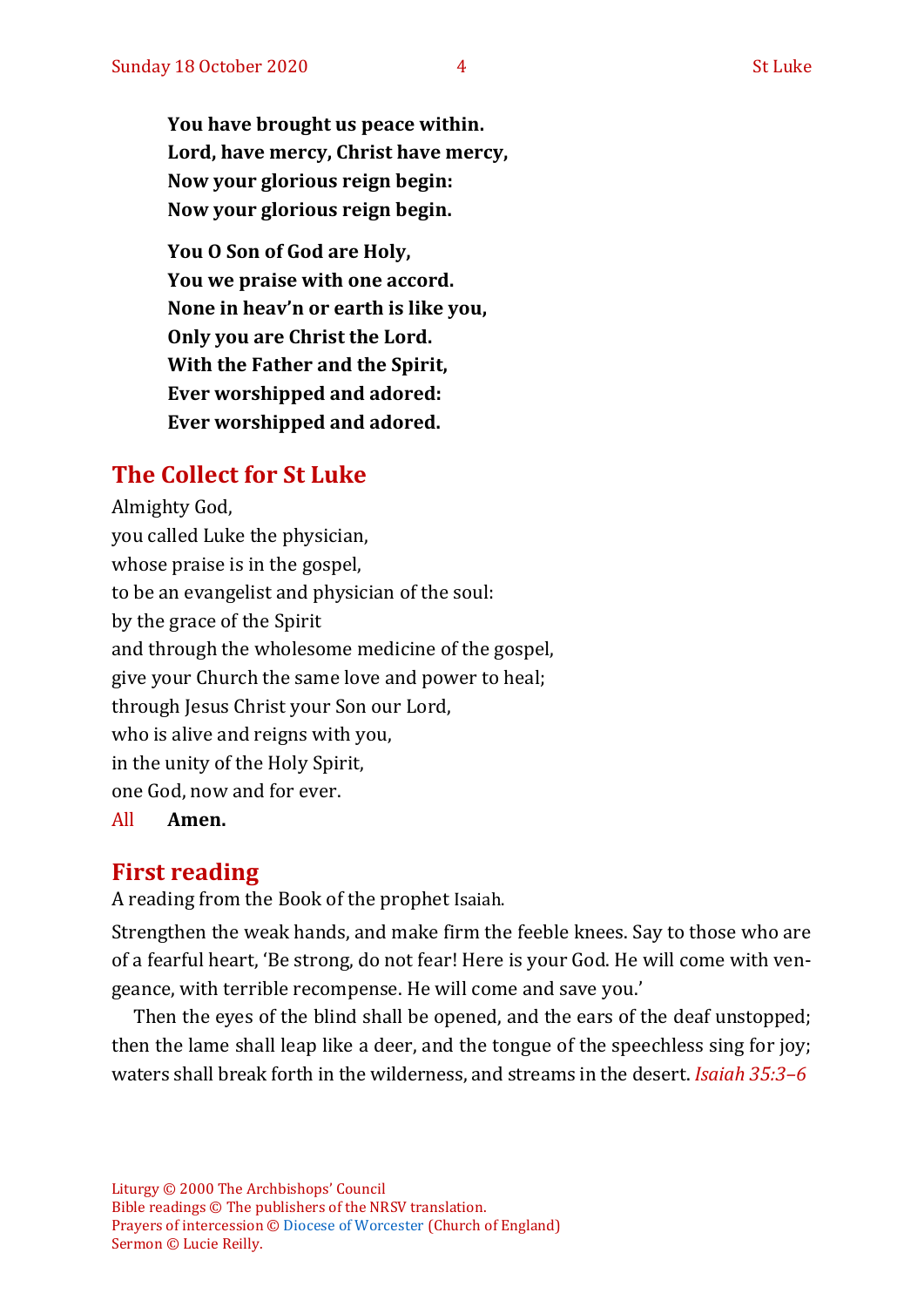This is the Word of the Lord

#### All **Thanks be to God.**

## **Second reading**

A reading from the Acts of the Apostles

Paul and Timothy went through the region of Phrygia and Galatia, having been forbidden by the Holy Spirit to speak the word in Asia. When they had come opposite Mysia, they attempted to go into Bithynia, but the Spirit of Jesus did not allow them; so, passing by Mysia, they went down to Troas. During the night Paul had a vision: there stood a man of Macedonia pleading with him and saying, 'Come over to Macedonia and help us.' When he had seen the vision, we immediately tried to cross over to Macedonia, being convinced that God had called us to proclaim the good news to them.

We set sail from Troas and took a straight course to Samothrace, the following day to Neapolis, and from there to Philippi, which is a leading city of the district of Macedonia and a Roman colony. *Acts 16:6–12a*

This is the Word of the Lord

All **Thanks be to God.**

HYMN 2 **[Freely, freely \(God forgave my](https://www.youtube.com/watch?v=SFV0OVeKdlw) sin)** (click on this link to hear the hymn)

# **Gospel reading**

Hear the Gospel of our Lord Jesus Christ according to Luke

#### All **Glory to you O Lord.**

The Lord appointed seventy others and sent them on ahead of him in pairs to every town and place where he himself intended to go. He said to them, 'The harvest is plentiful, but the labourers are few; therefore ask the Lord of the harvest to send out labourers into his harvest. Go on your way. See, I am sending you out like lambs into the midst of wolves. Carry no purse, no bag, no sandals; and greet no one on the road.

'Whatever house you enter, first say, "Peace to this house!" And if anyone is there who shares in peace, your peace will rest on that person; but if not, it will return to you. Remain in the same house, eating and drinking whatever they provide, for the labourer deserves to be paid. Do not move about from house to house. Whenever you enter a town and its people welcome you, eat what is set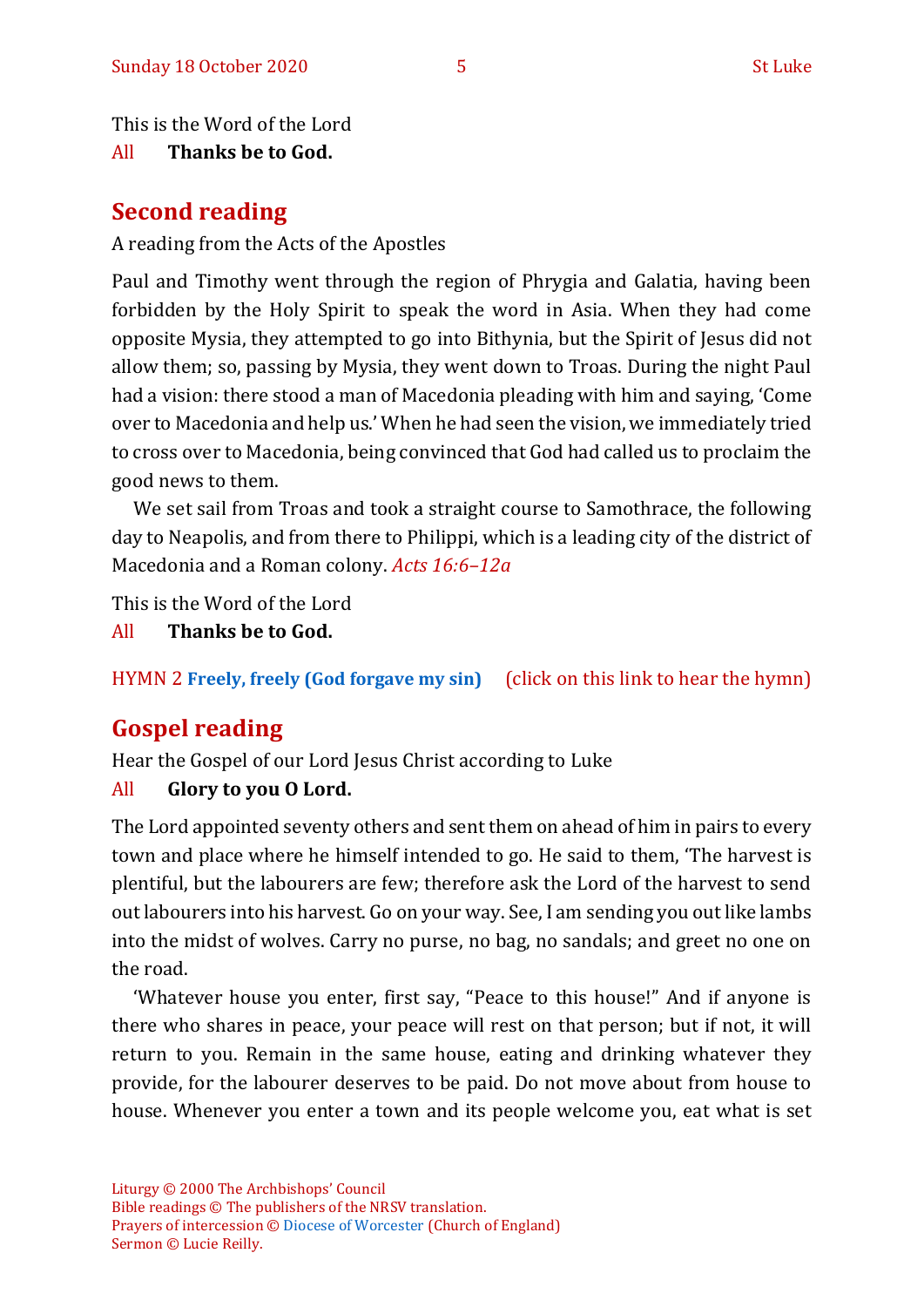before you; cure the sick who are there, and say to them, "The kingdom of God has come near to you".' *Luke 10:1–9*

This is the Gospel of the Lord

All **Praise to you O Christ.** 

### **Sermon**

Today we celebrate the feast day of St. Luke. He is best known, as the author of the Gospel that bears his name. He also wrote the Acts of the Apostles. Some know that he was a physician/doctor, and perhaps very few know that, according to tradition, St Luke was the very first Christian iconographer and painted a portrait of the Virgin Mary. It became a reference or model for artists throughout time. It's probably not so widely known that St Luke was martyred for preaching the Christian faith at the age of 84.

In our Gospel reading, Jesus 'has set his face to go to Jerusalem'. He knows he is journeying toward his death, to fulfil God's purpose for him in this world, others must take up the challenge of sharing God's love with the world at this time.

He is also journeying through particularly hostile territory, having been snubbed by a community of Samaritans who didn't appreciate his purposeful journey towards the Temple from which they were excluded.

For these reasons, he sends seventy of his followers out ahead of him 'to every town and place where he ... intended to go... like lambs among wolves."

We don't really know much about these people.

But, we do know there were seventy of them. They formed a community, joined together by a shared task. They had all received the same instructions from Jesus.

Jesus safeguarded his followers, sending them out in twos, I think we can be reasonably certain that this was actually for the purpose of team building—one could encourage another when the going got tough, and fear and uncertainty were in danger of taking over.

We know, that up until this point they had kept their own belongings with them, whether they were travelling from home each day to hear Jesus, or following the route he took, they had their possessions with them, things that made them feel safe and secure, like their bags, and footwear.

Now Jesus was sending them out on what must have seemed a massively scary task, with nothing. They were to leave their current routine, and change to live a new life, one that meant they would be not just living like Jesus but sharing his message. And we know they had a shared faith in Jesus. Or do we?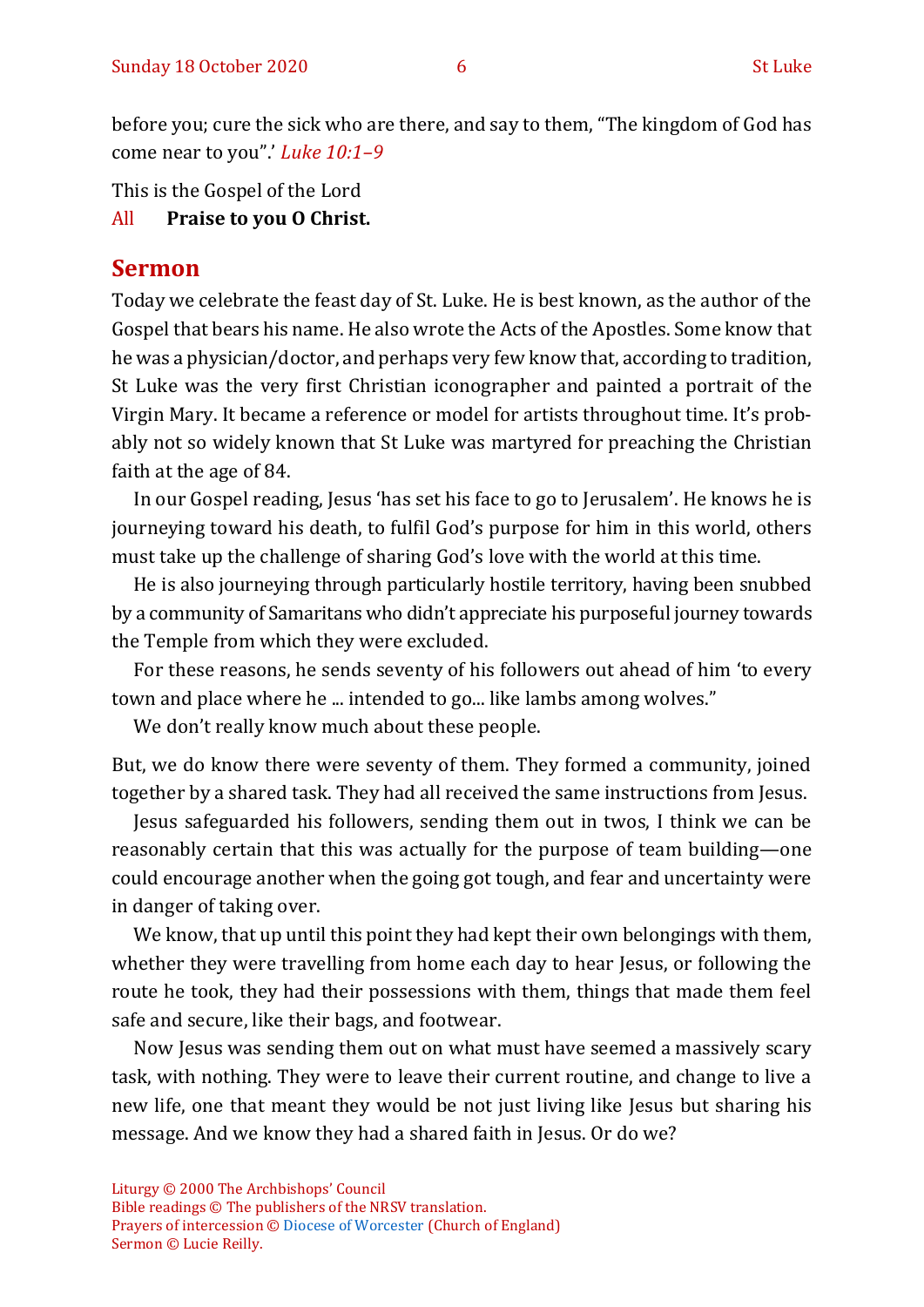Jesus was sending away those who had been followers, people who had seen his miracles, heard his words, and responded with curiosity, asking questions to which they did not necessarily receive straight-forward answers.

Did they truly understand the relationship between Jesus, and the Kingdom of God he was asking them to preach? In this period before the events of Holy Week, I'm not sure if they did.

Greater faith would come only by deciding to be follow Jesus' command. By sharing what little they already knew of his message—that in the person of Jesus, God was bringing a peace that would be among the most significant fruit of his love —they were exhausting their own understanding.

Everything else they needed by way of understanding, would be given along the way. Jesus was after all, coming along right behind them, in person.

How is this relevant for us all today? Because we, all are the current day's Apostles and disciples, who the Lord has entrusted with the same mission, that he gave to His Apostles and disciples. We may be thinking that their works had been completed and the mission was over, but in reality, the mission God had entrusted to us is still very much real and ongoing.

We may feel out on our own, but if we look around us, Jesus has placed us in a community that is on the same journey, and to which he is giving the same message. Go on your way, not alone, but together. We may share the exact same journey with one other, or even a few, but the reason for doing our journey will be the same as for many others. Jesus is sending us. So, we should encourage each other when the going gets tough.

We may feel intimidated when we see a task ahead and sense our security blankets being removed, but God is often asking us to make sacrifices or simply be brave and trust him. We won't necessarily be required to give up our home, our financial and physical security, but we might need to work with people we don't feel comfortable with, or do things that use skills we don't think we've got. God can and will use what is freely given to him, however much we doubt ourselves.

As we remember St. Luke today, may the examples set by him, the other saints, Apostles, disciples and holy martyrs be inspirations for all of us to follow in their footsteps, so that by doing what they have done, and by staying devoted and being faithful in all things, and beginning from whatever little and simple things that we can do in our own surroundings, may we all work together to bring the enlightenment to many others and that many more souls may be saved through our work and dedication.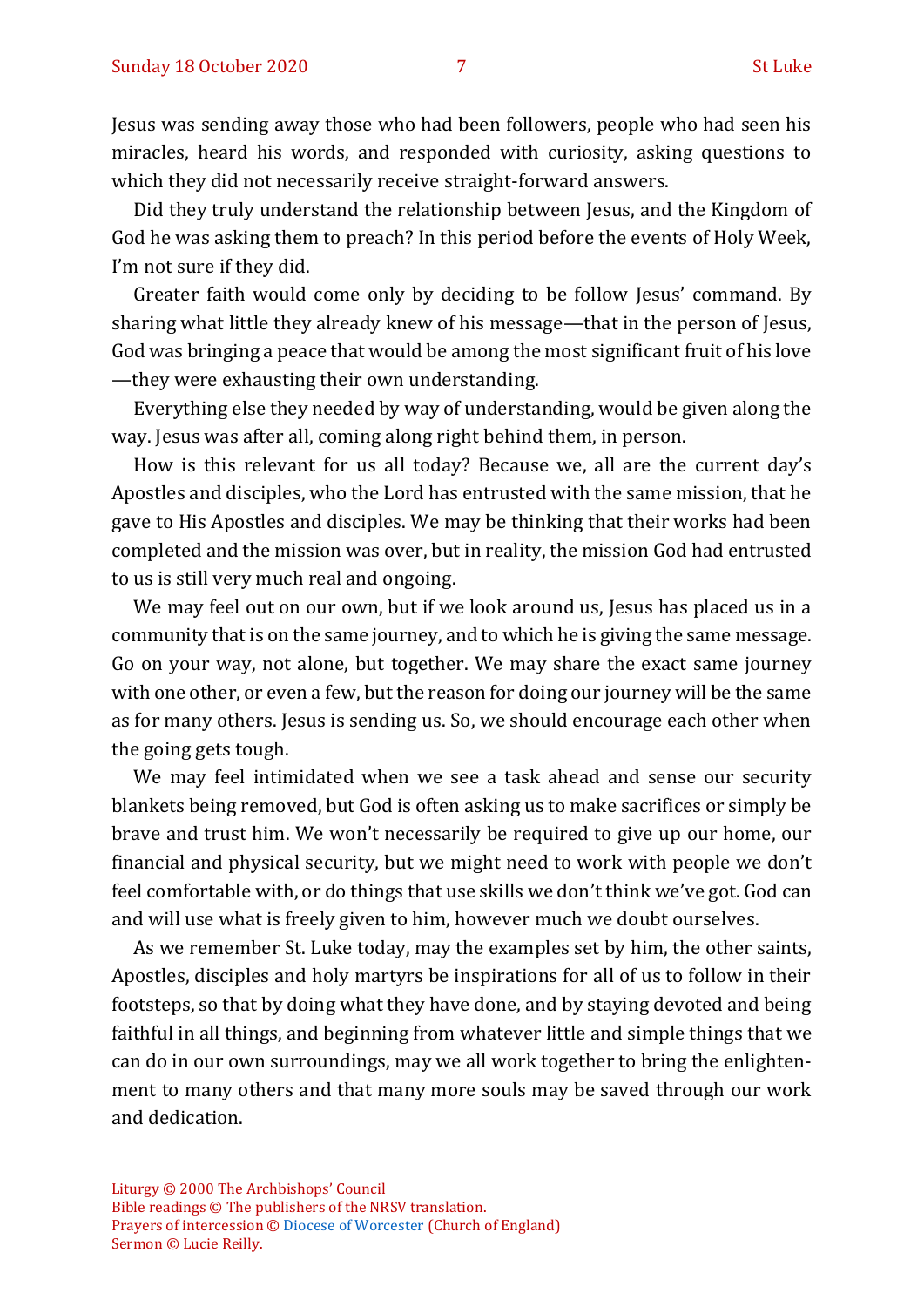# **The Creed**

Do you believe and trust in God the Father, the source of all being and life, the one for whom we exist?

#### All **We believe and trust in him.**

Do you believe and trust in God the Son, who took our human nature, died for us and rose again? All **We believe and trust in him.**

Do you believe and trust in God the Holy Spirit, who gives life to the people of God and makes Christ known in the world?

All **We believe and trust in him.**

This is the faith of the Church.

All **This is our faith. We believe and trust in one God, Father, Son and Holy Spirit. Amen.**

# **Prayers of intercession**

Liberating God, you call your church to the service of your Son, in bringing good news to the poor, health to the sick, and reconciliation to the sinful. Hear our prayers especially today for all who offer chaplaincy in the Health Service, that they may support the stressed, comfort the suffering, and speak up for those whose voices are unheard.

Lord, in your mercy

#### All **Hear our prayer**

Giver of Wisdom, pour out your gifts on the decision makers of our society, and especially on the politicians, civil servants and managers of the health service. May they be imaginative in their thinking, creative in their planning, and compassionate in their administration and care, nurturing the talents and well-being of NHS staff, and serving the needs of NHS patients.

Lord, in your mercy

#### All **Hear our prayer**

Liturgy © 2000 The Archbishops' Council Bible readings © The publishers of the NRSV translation. Prayers of intercession © [Diocese of Worcester](https://cofeworcester.contentfiles.net/media/assets/file/St-Luke-NHS-2017.pdf) (Church of England) Sermon © Lucie Reilly.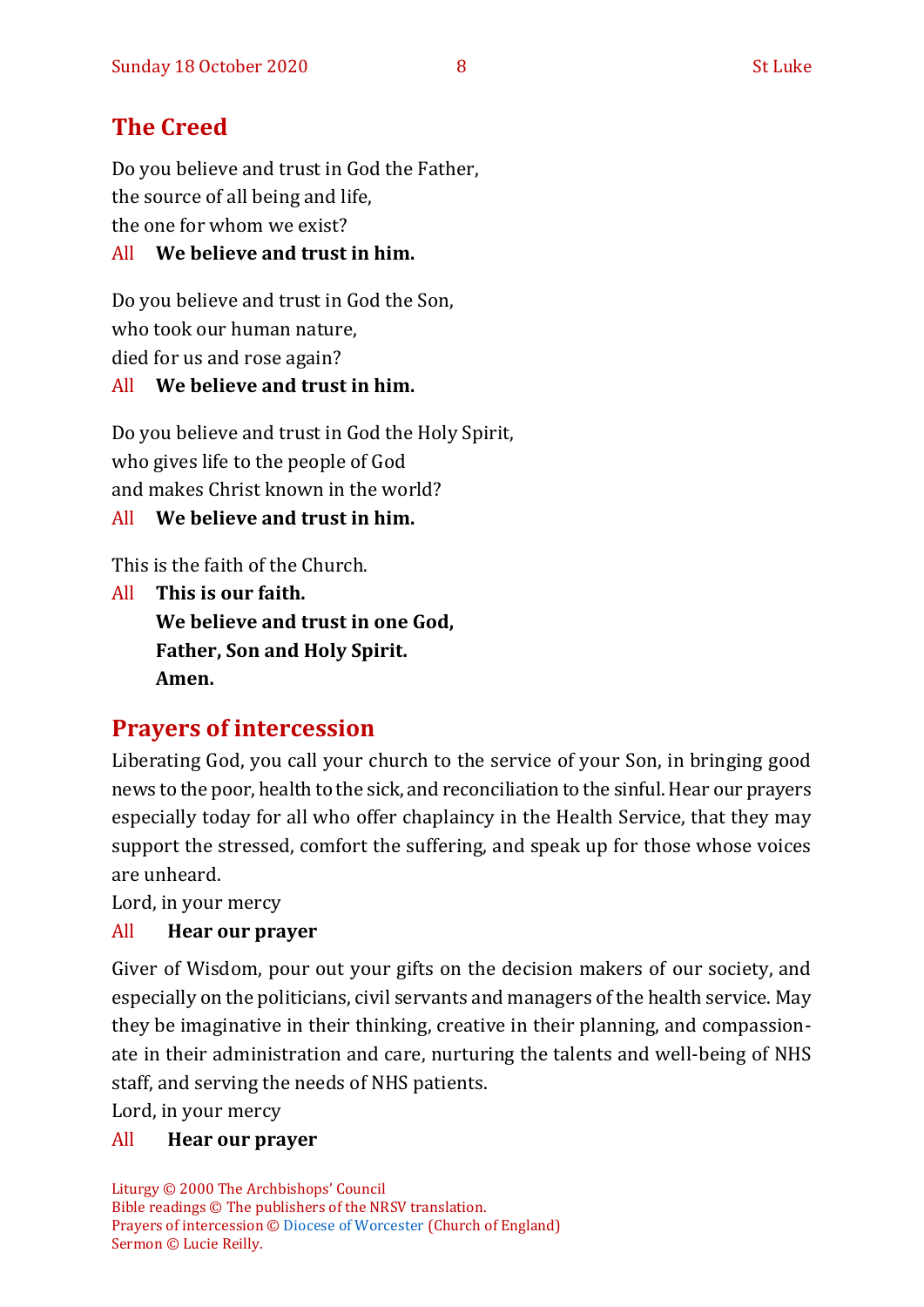Lover of humanity, you call your people to be their brother's and sister's keepers. Hear us as we pray for our local hospitals, care homes and community services. We give you thanks for all who serve in them. Help us all to take responsibility for their own and their neighbour's needs and bless all who harness the good will and help of volunteers.

Lord, in your mercy

#### All **Hear our prayer**

Good Physician, we thank you for all whom you bless with your gifts of compassion, knowledge and healing skills, especially the doctors, nurses, therapists, and support staff of the health service. Be with them in all that they do, that they may be your channels of healing to those who suffer, in body, mind and spirit, and themselves find strength, support and encouragement from those they serve.

Lord, in your mercy

#### All **Hear our prayer**

Compassionate God, we hold before you all those in need of healing, comfort and encouragement, especially those who have asked for our prayers [ ... ] calm the anxious mind, bring balm to the depressed spirit, and strengthen the weakened body, that all who suffer in body mind and spirit, may know your healing presence surrounding and holding them.

Lord, in your mercy

#### All **Hear our prayer**

Living God, teach us to know and accept the limitations of our mortality, that we do not burden others with unreasonable expectations, but live content with the many gifts we have received.

Lord, in your mercy

#### All **Hear our prayer**

Merciful Father,

All **accept these prayers for the sake of your Son, our Saviour Jesus Christ. Amen.**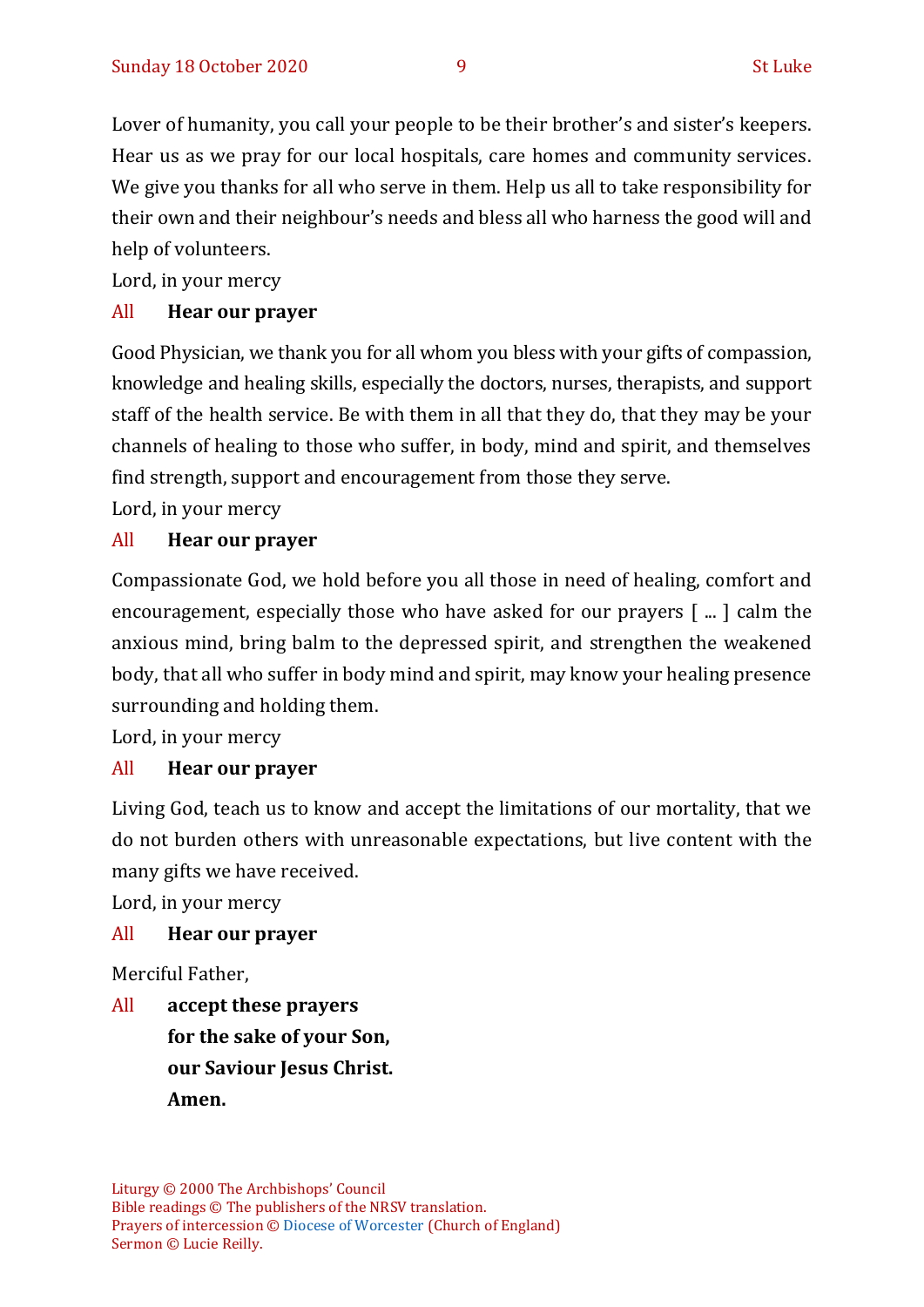# **The peace**

The fruit of the Spirit is love, joy and peace.

The peace of the Lord be always with you,

All **And also with you.**

HYMN 3 **[Lord I Lift Your Name On High](https://www.youtube.com/watch?v=zVqWEtfpTgo)** (please click on this link to hear the hymn)

The liturgy of the Communion Service appears below

# The Dismissal

Go forth into the world in peace; be of good courage; hold fast that which is good; render to no one evil for evil; strengthen the fainthearted; support the weak; help the afflicted; honour everyone; love and serve the Lord, rejoicing in the power of the Holy Spirit; and the blessing of God the Almighty: Father, Son, and Holy Spirit, be with you now and remain with you always. All **Amen.**

HYMN 4 **[Back II Eden](https://www.youtube.com/watch?v=U-9btgr3oLc)** (please click on this link to hear the hymn)

Go in peace to love and serve the Lord.

All **In the name of Christ. Amen.**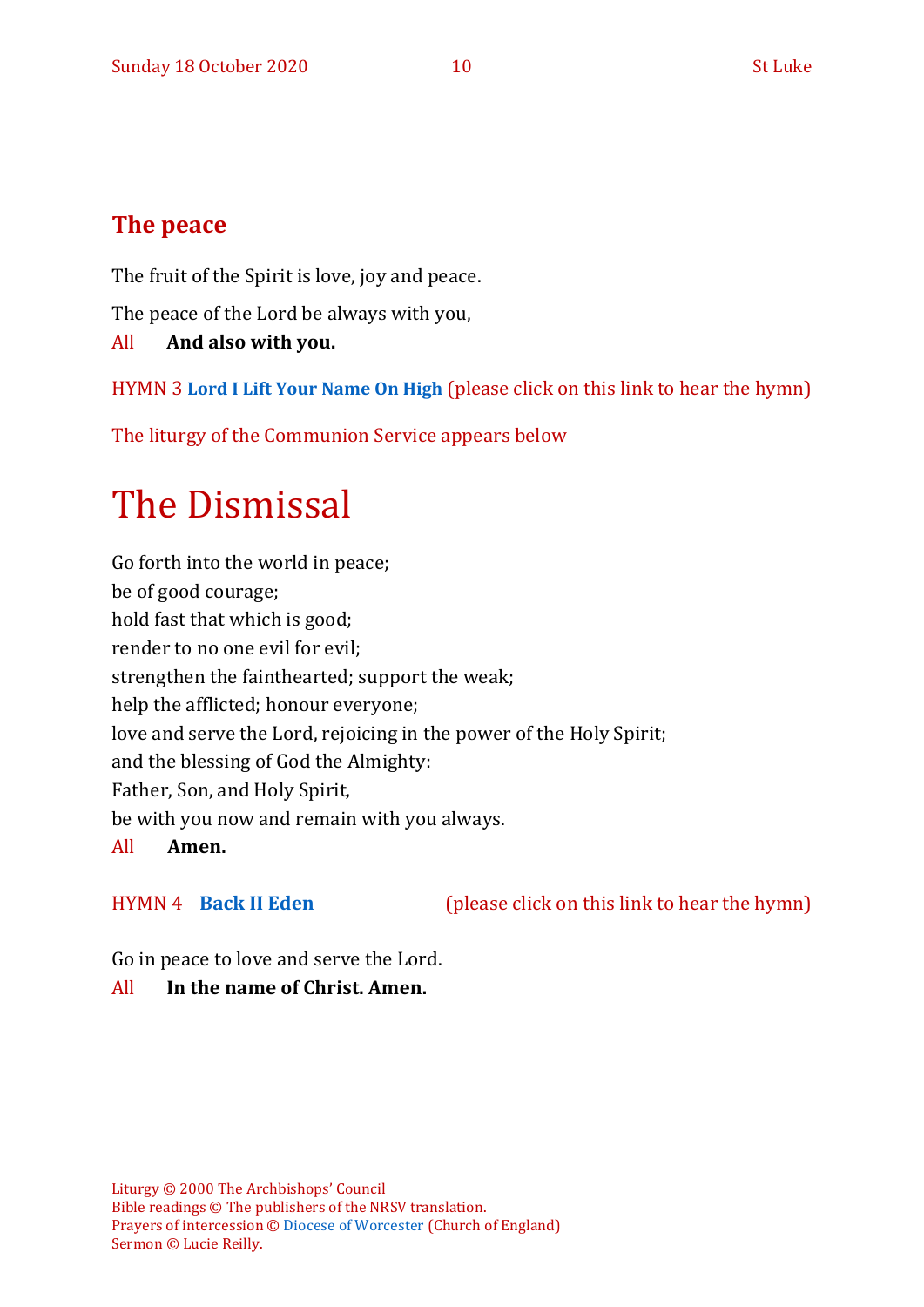# The Liturgy of the Sacrament

# Eucharistic Prayer (prayer E)

The Lord be with you

#### All **and also with you.**

Lift up your hearts.

#### All **We lift them to the Lord.**

Let us give thanks to the Lord our God.

#### All **It is right to give thanks and praise.**

It is indeed right and good that we should give you praise, thanks and glory, through Jesus Christ our Lord. He is the promise of justice and hope, putting the powerful in their place and lifting up the lowly. He came as light and life to those who sat in darkness and the shadow of death, your revelation to the nations and glory for your people Israel. He went about healing and doing good, and with his death accomplished the world's salvation. He sends the Spirit on his people, that they too may bring good news to the poor, healing the sick, giving sight to the blind, and proclaiming the good news of life and joy, that all creation might hear and rejoice, as with angels and archangels, and all the company of heaven, we sing

All **Holy, holy, holy Lord, God of power and might, heaven and earth are full of your glory. Hosanna in the highest. Blessed is he who comes in the name of the Lord. Hosanna in the highest.**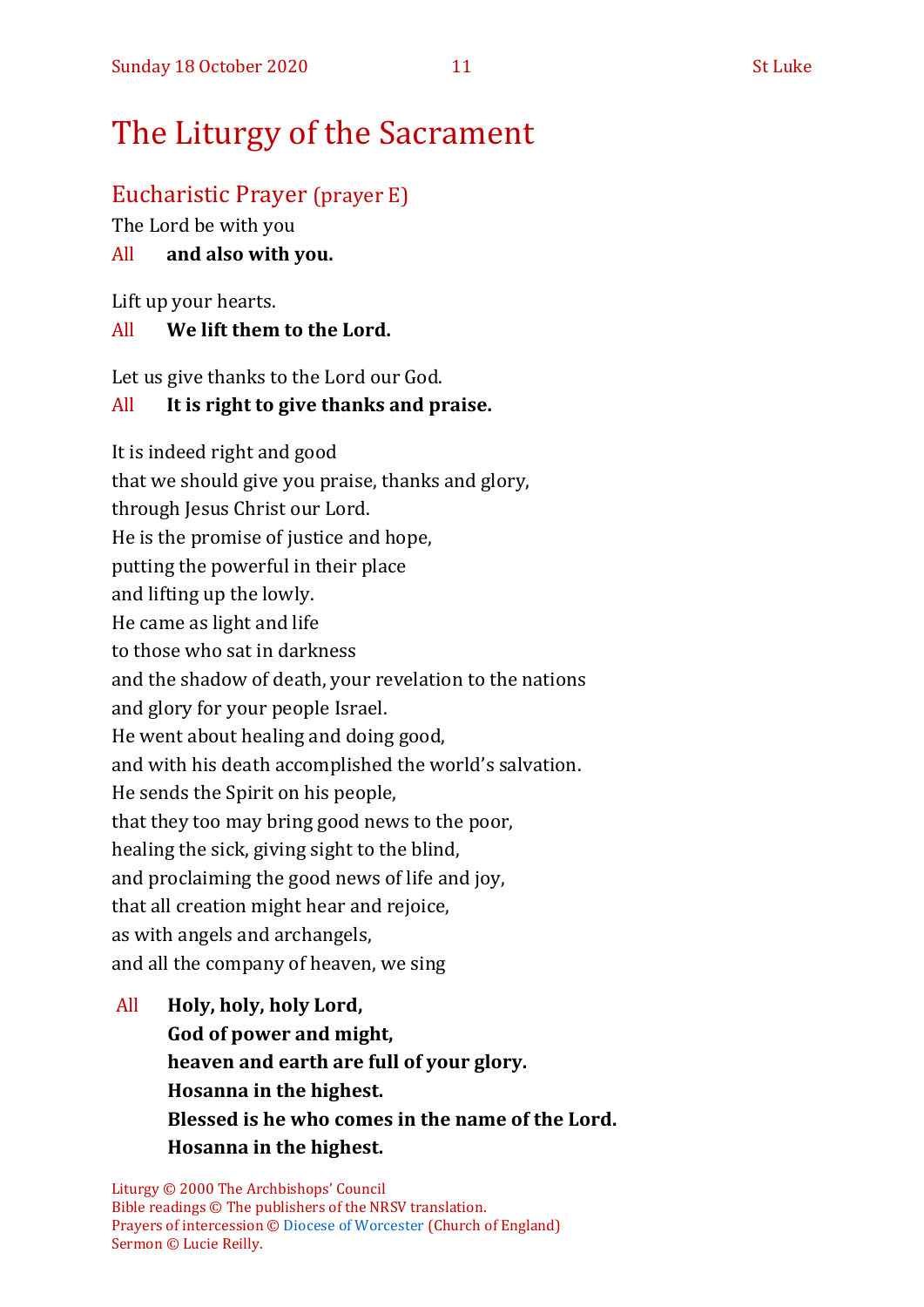We praise and bless you, loving Father, through Jesus Christ, our Lord; and as we obey his command, send your Holy Spirit, that broken bread and wine outpoured may be for us the body and blood of your dear Son.

On the night before he died he had supper with his friends and, taking bread, he praised you. He broke the bread, gave it to them and said: Take, eat; this is my body which is given for you; do this in remembrance of me.

When supper was ended he took the cup of wine. Again he praised you, gave it to them and said: Drink this, all of you; this is my blood of the new covenant, which is shed for you and for many for the forgiveness of sins. Do this, as often as you drink it, in remembrance of me.

So, Father, we remember all that Jesus did, in him we plead with confidence his sacrifice made once for all upon the cross.

Bringing before you the bread of life and cup of salvation, we proclaim his death and resurrection until he comes in glory.

Great is the mystery of faith:

# All **Christ has died. Christ is risen. Christ will come again.**

Lord of all life,

help us to work together for that day

when your kingdom comes

and justice and mercy will be seen in all the earth.

Look with favour on your people, gather us in your loving arms and bring us with St Luke and all the saints

to feast at your table in heaven.

Liturgy © 2000 The Archbishops' Council Bible readings © The publishers of the NRSV translation. Prayers of intercession © [Diocese of Worcester](https://cofeworcester.contentfiles.net/media/assets/file/St-Luke-NHS-2017.pdf) (Church of England) Sermon © Lucie Reilly.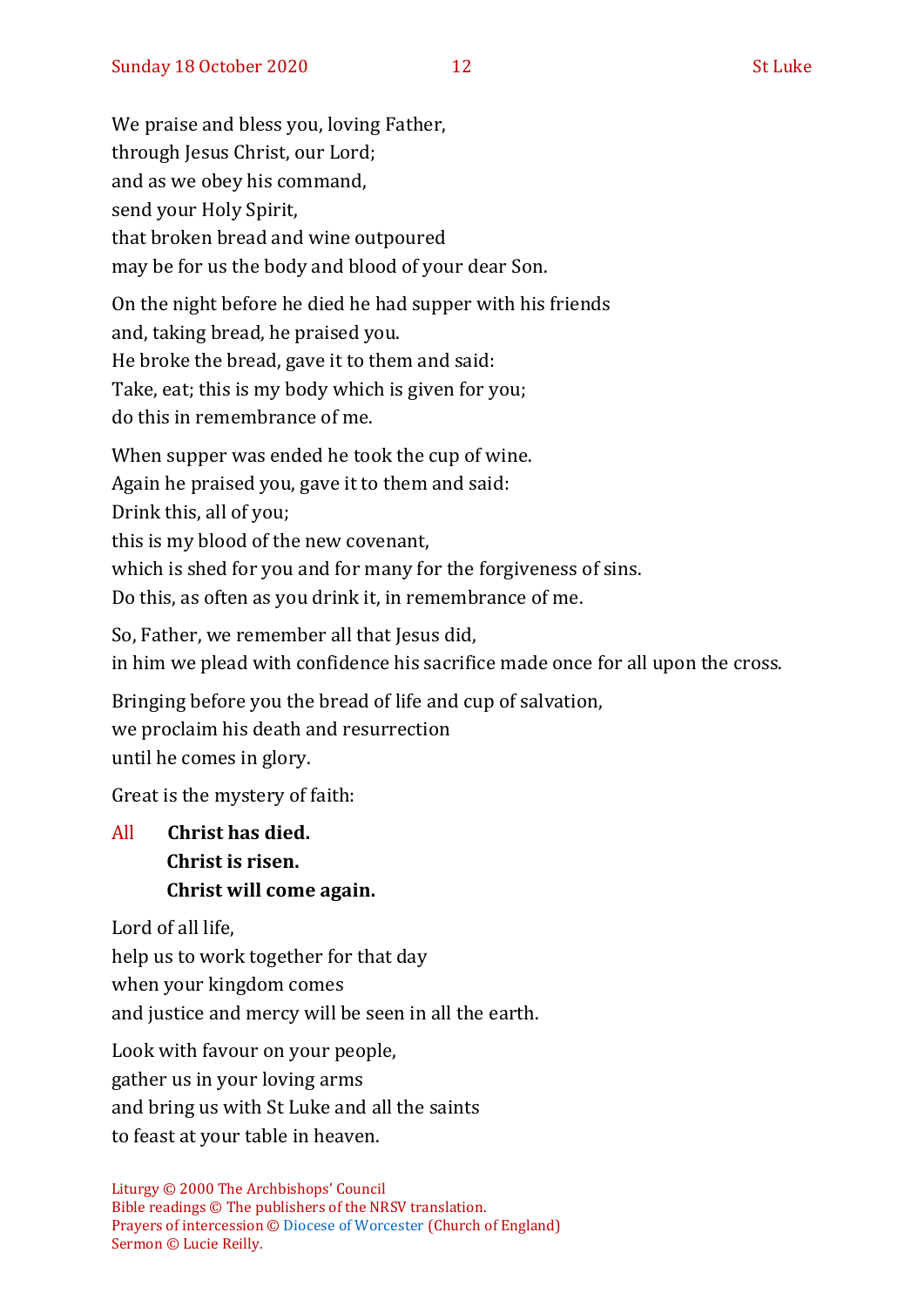Through Christ, and with Christ, and in Christ, in the unity of the Holy Spirit, all honour and glory are yours, O loving Father, for ever and ever.

All **Amen.**

# The Lord's Prayer

As our Saviour taught us, so we pray

All **Our Father in heaven, hallowed be your name, your kingdom come, your will be done, on earth as in heaven. Give us today our daily bread. Forgive us our sins as we forgive those who sin against us. Lead us not into temptation but deliver us from evil. For the kingdom, the power,** 

**and the glory are yours now and for ever. Amen.**

# Breaking of the Bread

We break this bread to share in the body of Christ.

All **Though we are many, we are one body, because we all share in one bread.**

All **Lamb of God,**

**you take away the sin of the world, have mercy on us.**

**Lamb of God, you take away the sin of the world, have mercy on us.**

**Lamb of God, you take away the sin of the world, grant us peace.**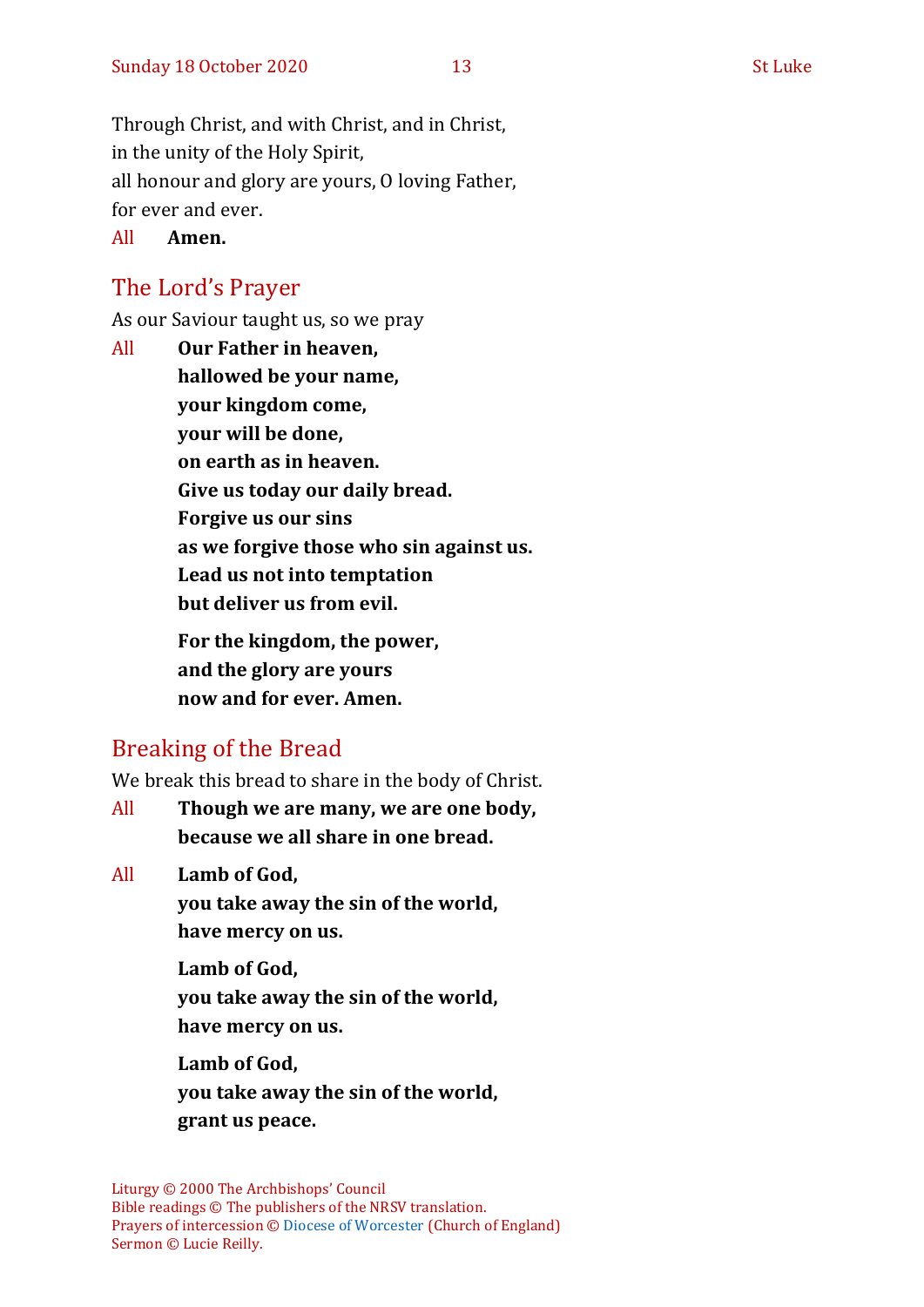Draw near with faith. Receive the body of our Lord Jesus Christ which he gave for you, and his blood which he shed for you. Eat and drink in remembrance that he died for you, and feed on him in your hearts by faith with thanksgiving.

All **We do not presume to come to this your table, merciful Lord, trusting in our own righteousness, but in your manifold and great mercies. We are not worthy so much as to gather up the crumbs under your table. But you are the same Lord whose nature is always to have mercy. Grant us therefore, gracious Lord, so to eat the flesh of your dear Son Jesus Christ and to drink his blood, that our sinful bodies may be made clean by his body and our souls washed through his most precious blood, and that we may evermore dwell in him, and he in us. Amen.**

#### Communion is distributed.

# **Prayer after Communion**

- Almighty God, who on the day of Pentecost sent your Holy Spirit to the disciples with the wind from heaven and in tongues of flame, filling them with joy and boldness to preach the gospel: by the power of the same Spirit strengthen us to witness to your truth and to draw everyone to the fire of your love; through Jesus Christ our Lord.
- All **Amen**